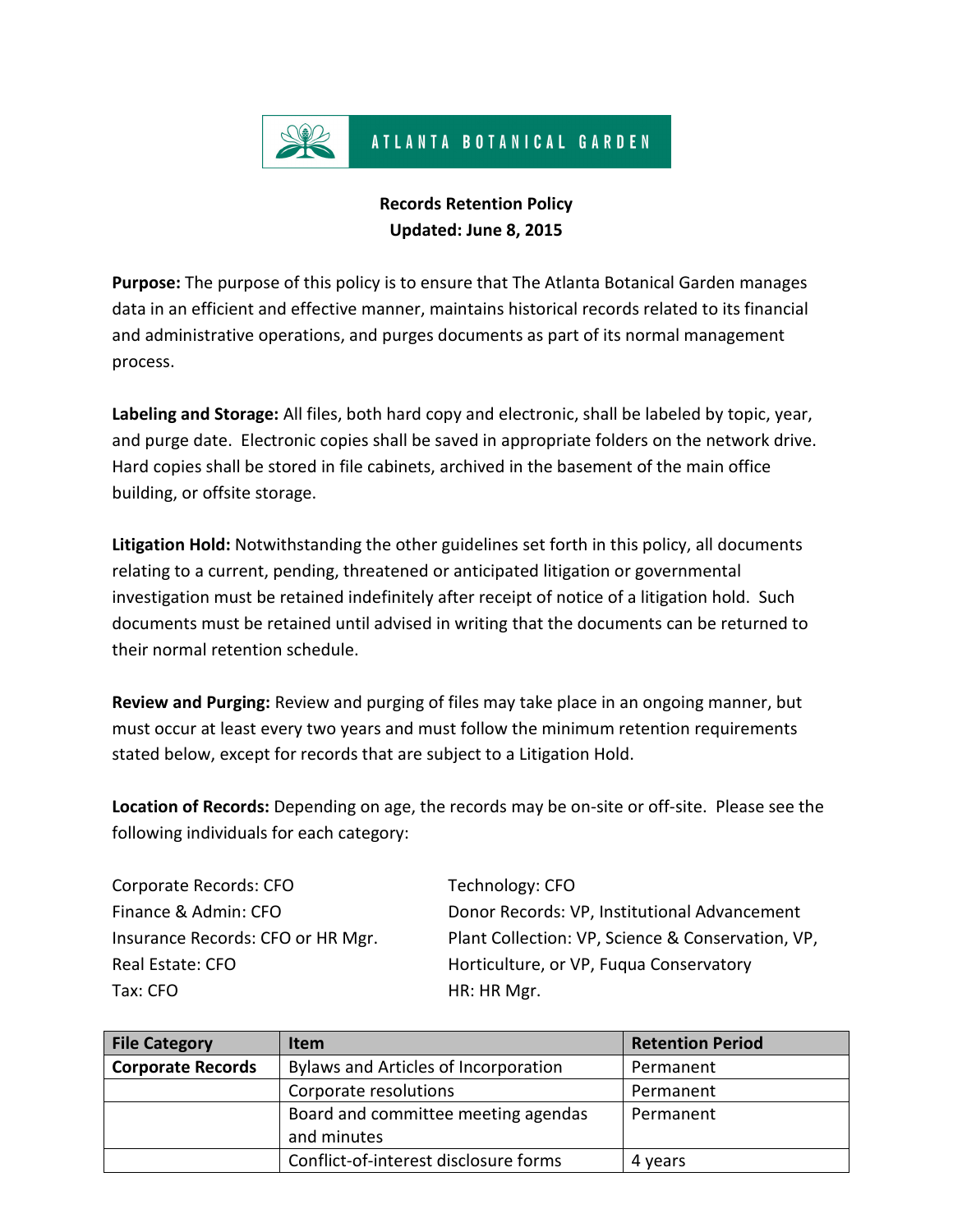| <b>Finance and</b>       | Financial statements (audited)          | 7 years                                        |
|--------------------------|-----------------------------------------|------------------------------------------------|
| <b>Administration</b>    |                                         |                                                |
|                          | Auditor management letters              | 7 years                                        |
|                          | Design & Construction                   | Permanent                                      |
|                          | Payroll records                         | 7 years                                        |
|                          | Check register and checks               | 7 years                                        |
|                          | Bank deposits and statements            | 7 years                                        |
|                          | Chart of accounts                       | 7 years                                        |
|                          | General ledgers and journals (includes  | 7 years                                        |
|                          | bank reconciliations)                   |                                                |
|                          | Investment performance reports          | 7 years                                        |
|                          | Equipment files and maintenance records | 7 years after disposition                      |
|                          | Contracts and agreements                | 7 years after all obligations<br>end           |
|                          | Correspondence - general                | Until no longer needed for<br>business reasons |
| <b>Insurance Records</b> | Policies - occurrence type              | Permanent                                      |
|                          | Policies - claims-made type             | Permanent                                      |
|                          | Accident reports                        | 7 years                                        |
|                          | Safety (OSHA) reports                   | 7 years - Hazardous                            |
|                          |                                         | exposure records have to                       |
|                          |                                         | be kept for the term of                        |
|                          |                                         | employment plus 30 years                       |
|                          | Claims (after settlement)               | 7 years                                        |
|                          | Group disability records                | 7 years after end of                           |
|                          |                                         | benefits                                       |
| <b>Real Estate</b>       | Deeds                                   | Permanent                                      |
|                          | Leases (expired)                        | 7 years after all obligations<br>end           |
|                          | Mortgages, security agreements          | 7 years after all obligations<br>end           |
| Tax                      | IRS exemption determination and related | Permanent                                      |
|                          | correspondence                          |                                                |
|                          | IRS Form 990s                           | 7 years                                        |
|                          | Employee personnel files                | 7 Years after termination                      |
|                          |                                         | of employment                                  |
| <b>Human Resources</b>   | Retirement plan benefits (plan          | Permanent                                      |
|                          | descriptions,                           |                                                |
|                          | plan documents)                         |                                                |
|                          | Employee handbooks                      | 7 Years after the handbook                     |
|                          |                                         | is superseded.                                 |
|                          | Workers comp claims (after settlement)  | 5 years; except for                            |
|                          |                                         | exposures and medical. 30                      |
|                          |                                         | years for these records.                       |
|                          | Employee orientation and training       | 7 years after use ends                         |